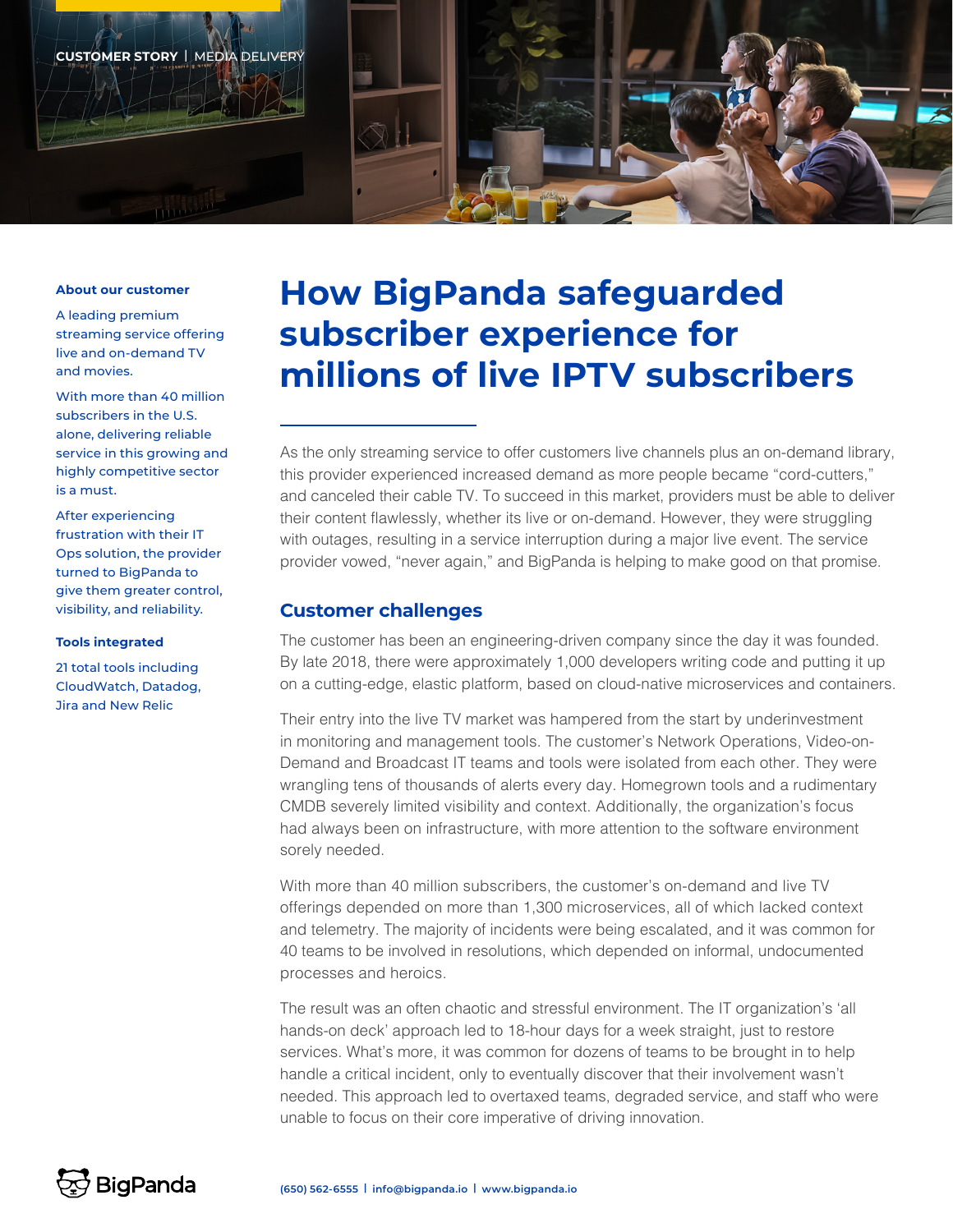

The customer built its first NOC, but without automated correlation, enormous manual effort was needed to cull through large numbers of alerts to triangulate the problem.

Complex sets of services must interact flawlessly to avoid critical outages. In this customer's case, a system for extending live programming beyond its scheduled time failed, which resulted in a service cutover that interrupted the broadcast. What the customer lacked was a strong foundation of IT Ops. As the environment scaled, keeping it all up and running with a target of four-nines availability became more of a challenge.

After the live TV service suffered four Severity 0 incidents in a single week, the service provider reached out to BigPanda.

# **Customer objectives**



### **Streamline incident resolution**

Calm noisy monitoring data to enhance visibility and reduced response teams by an order of magnitude



### **Domain-agnostic integrations**

Integrate 21 tools including CloudWatch, Datadog, Jira, and New Relic, plus 17 other monitoring and collaboration tools



# **Break down functional silos**

Enable collaboration across engineering, product teams, operations and 80 DevOps teams



### **Enrich alerts**

Add information, value, and context to alerts, delivering additional insights that improve incident management



### **Auto-remediate incidents**

Attach remediation intelligence to incidents, creating automated playbooks that protect customer-facing services from impact before they would occur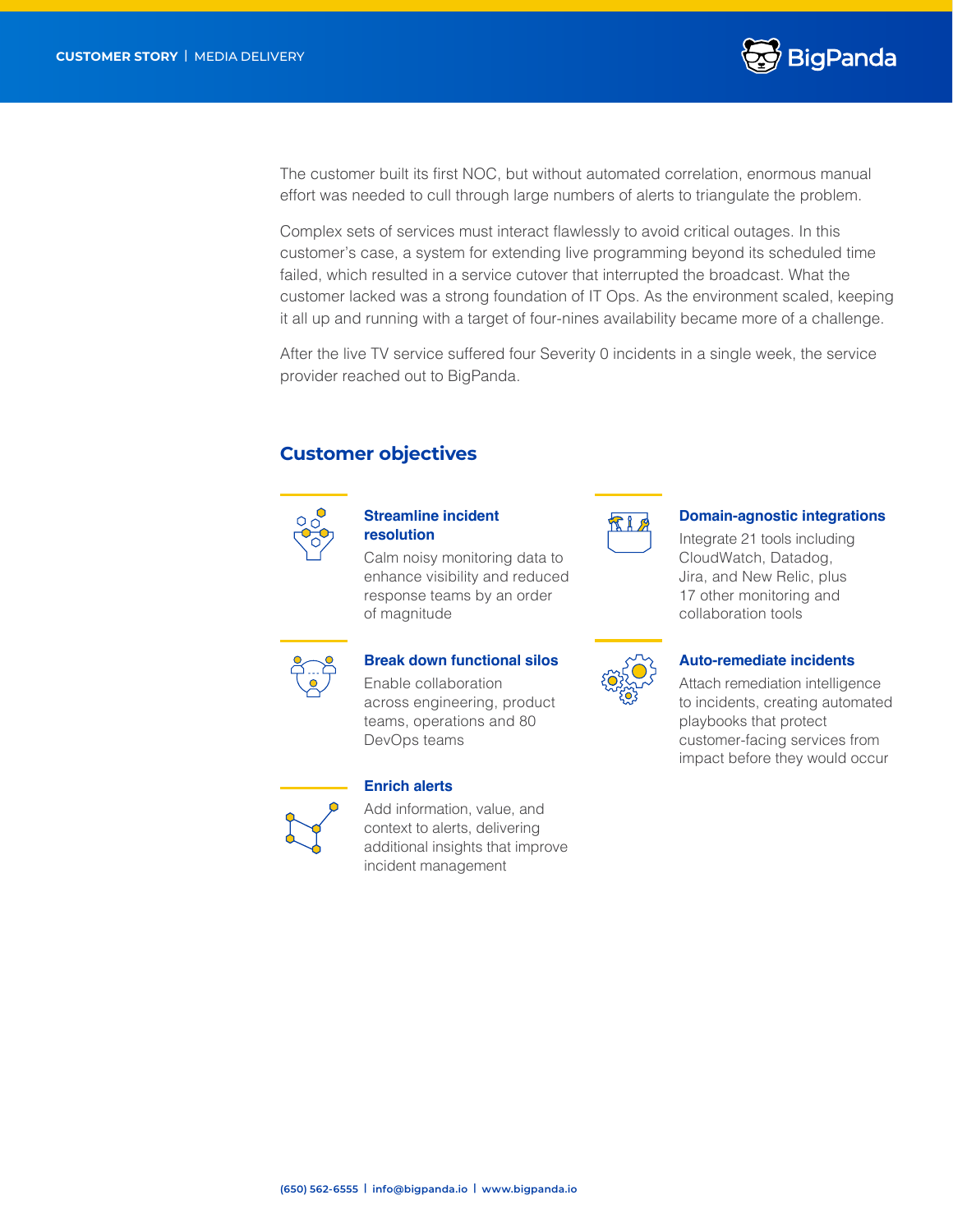

# **The BigPanda solution**

The NOC team brought in BigPanda to conduct a Proof of Value (PoV). Their goal was to improve the NOC's ability to consolidate, normalize, enrich and correlate all their tools and data, in order to improve results for subscribers.

When the PoV began, the teams identified impact duration as the primary KPI to focus on, with ServiceNow as a key point of integration for incident metrics. As the customer and BigPanda reinvented the incident management environment, they adopted the following objectives for success:

- **– Zero inbox:** Ensuring that every incident was identified and acted upon in a timely manner is a firm requirement, ensuring that incidents never stayed in "Active" or "Unhandled" status for an extended time.
- **– Playbook-centric:** Institutional intelligence must be documented in playbooks that outline actions in every phase of event management workflow, from automation to user actions and tools. These playbooks are used to enrich incidents in the BigPanda platform, giving first-line operators crucial information on how to handle incidents.
- **– Flexible methodology:** The alert environment must be capable of being reorganized and restructured as needed, by factors such as severity, services, locations, teams, or queues.

Just three months later, the PoV had successfully delivered on those goals. The customer's NOC team wanted to ensure that BigPanda's PoV would withstand the test of production and to affirm their confidence in the platform. With another major live event on the horizon, they asked BigPanda to keep the PoV running and actively support it during the event. BigPanda agreed, and as a result there were no outages, improved viewer experience, and healthy service availability during the event.

Soon after, the Senior NOC Manager was promoted to Director of Production Operations, owning the NOC, SRE, Tooling and DevOps teams.

> **The customer signed its contract with BigPanda, kicked off implementation the next month and went live just two months later.**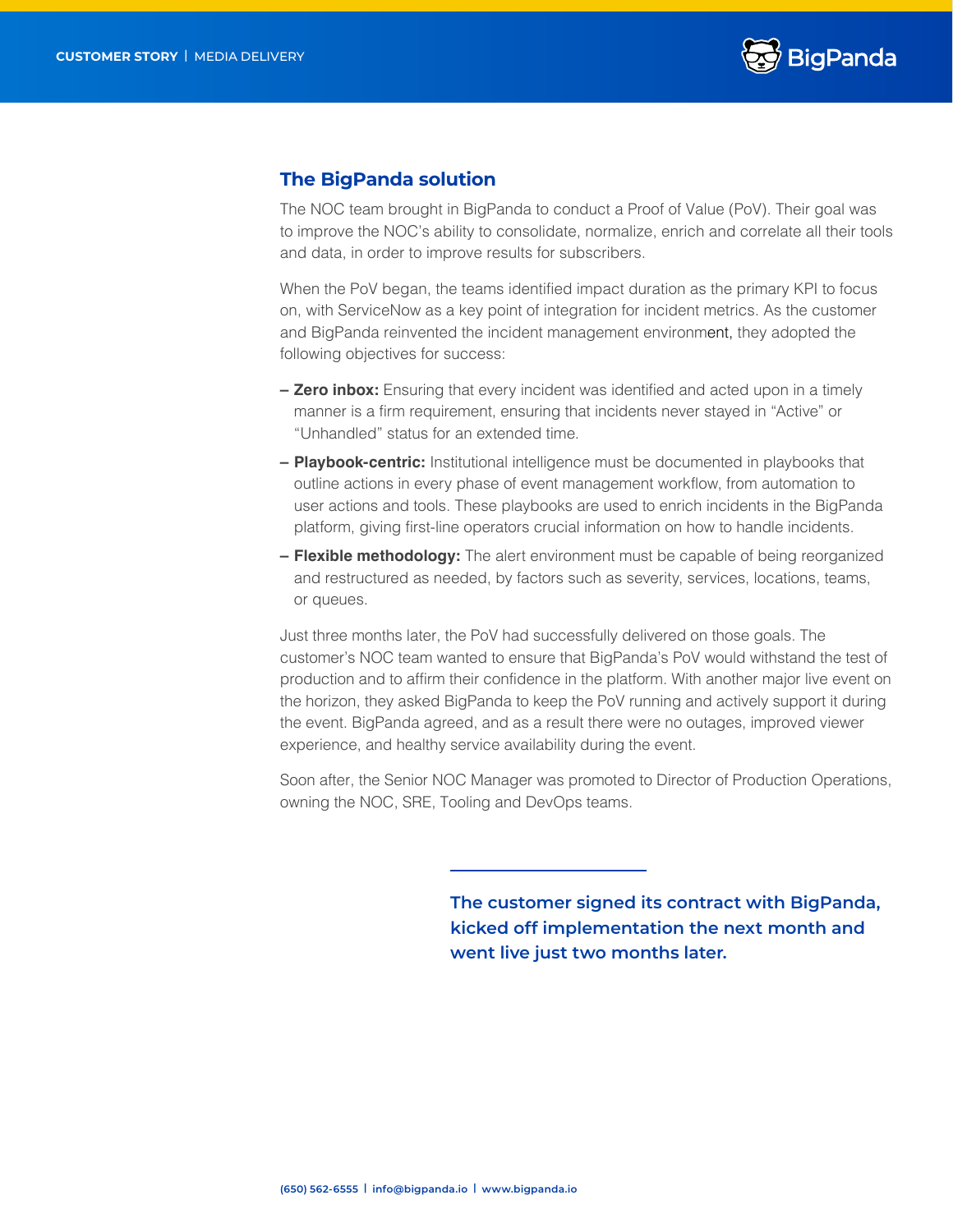

### **Building blocks for reliable IPTV service**

| The objective                        | - Improve performance and availability of business services                                                                       |                                                                                                                                   |
|--------------------------------------|-----------------------------------------------------------------------------------------------------------------------------------|-----------------------------------------------------------------------------------------------------------------------------------|
| <b>Positive business</b><br>outcomes | - Improved internal and external<br>customer satisfaction                                                                         | - Improved brand loyalty<br>- Improved SLA achievement                                                                            |
| <b>Required capabilities</b>         | - Automation of manual incident<br>management workflows                                                                           | - Ability to integrate with all current and<br>future IT tools, processes and technologies                                        |
|                                      | - Advanced analytics for performance<br>tracking and ongoing optimization                                                         |                                                                                                                                   |
| <b>Differentiators</b>               | - Support for existing tools and processes:<br>built on top of ServiceNow and enhanced by<br>playbooks; shortened incident queues | - Operational analytics and reporting:<br>increased efficiency by pinpointing which<br>teams are needed to respond to an incident |
|                                      | - Rapid time to value: just over three months<br>passed between the beginning of the PoV<br>and production                        | - Domain-agnostic platform: able to<br>integrate across 20+ customer tools                                                        |

## **The BigPanda difference**

Today, there are three groups at the service provider using BigPanda: the NOC, Video-on-Demand Ops, and Live-Ops. Holistic visibility across all three enables far greater efficiency than before. In fact, a typical incident response now requires just an application person, an infrastructure person, and a NOC engineer, compared to the dozens of teams that were common previously.

Internal workflows are enabled by 21 BigPanda integrations that were put in place during the onboarding process, including CloudWatch, Datadog, Jira, New Relic, SolarWinds and a range of internally developed tools. These integrations support monitoring, receiving alerts, and sending incidents and alerts to Slack, ServiceNow, and PagerDuty. The implementation also included creating 47 enrichments that add information, value, and context to alerts, as well as supporting environment tagging.

BigPanda's Event Correlation and Automation platform is able to normalize, enrich, correlate, and consolidate alert data from across these and many other sources. Global insights based on that information help automate incident response and pinpoint root cause.

Knowing in real time what domains need to be involved in responding to a particular incident allows for a more focused team to be assembled early in the process. The IT Ops teams are also able to address the underlying cause of incidents earlier, avoiding escalation to more critical severity levels and the involvement of additional teams.